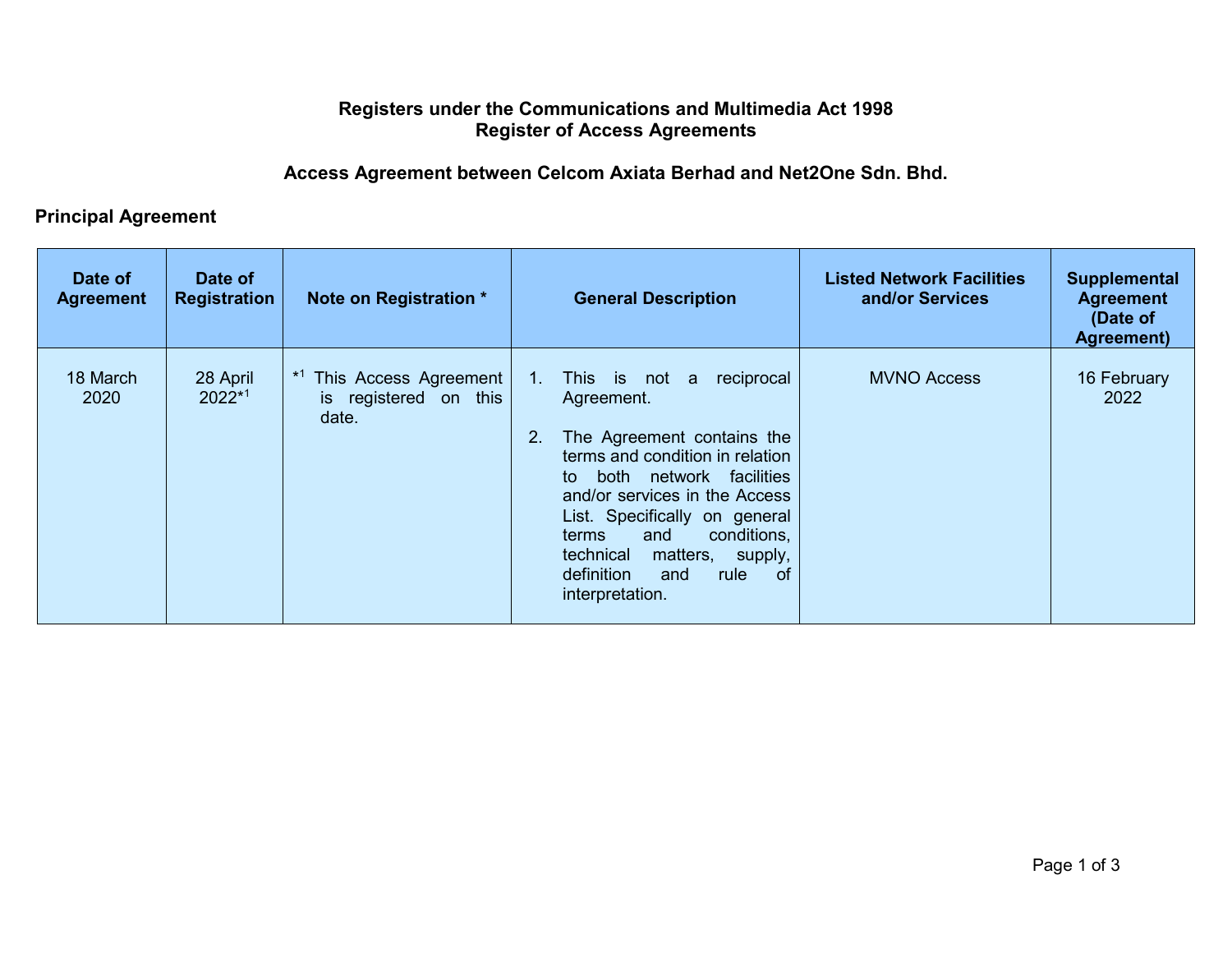## **Supplemental Agreement**

| No. | Date of<br><b>Supplemental</b><br><b>Agreement</b> | <b>Date of Registration</b> | Note on Registration *                                                                                                                                                                                                                                                                                                                                                                                                                                                            | <b>Listed Network Facilities and/or</b><br><b>Services</b> |
|-----|----------------------------------------------------|-----------------------------|-----------------------------------------------------------------------------------------------------------------------------------------------------------------------------------------------------------------------------------------------------------------------------------------------------------------------------------------------------------------------------------------------------------------------------------------------------------------------------------|------------------------------------------------------------|
| 1.  | 16 February 2022                                   | 28 April 2022*1             | $*1$<br>This Supplemental Agreement is<br>registered on this date to give further<br>effect<br>Commission<br>to<br>the<br>Determination on the Mandatory<br>Standard on Access, Determination<br>No. 3 of 2016 and the following<br>amendments or modifications to the<br>principal Access Agreement.<br>Amendments to the principal Access<br>Agreement are as follows:<br>To amend Clause 5B.8<br>1 <sup>1</sup><br>to<br>ensure compliance to subsection<br>5.14.6 of the MSA; | <b>MVNO Access</b>                                         |
|     |                                                    |                             | 2. To amend Clause 5B.10 to<br>ensure compliance to subsection<br>5.14.6 of the MSA;<br>To amend Clause 7.3 to ensure<br>3 <sub>1</sub><br>compliance to<br>subsections<br>5.16.10 and 5.14.4 of the MSA;                                                                                                                                                                                                                                                                         |                                                            |
|     |                                                    |                             | 4. To rectify error to a reference<br>under Clause 12.4 on Legislative<br>Events;                                                                                                                                                                                                                                                                                                                                                                                                 |                                                            |